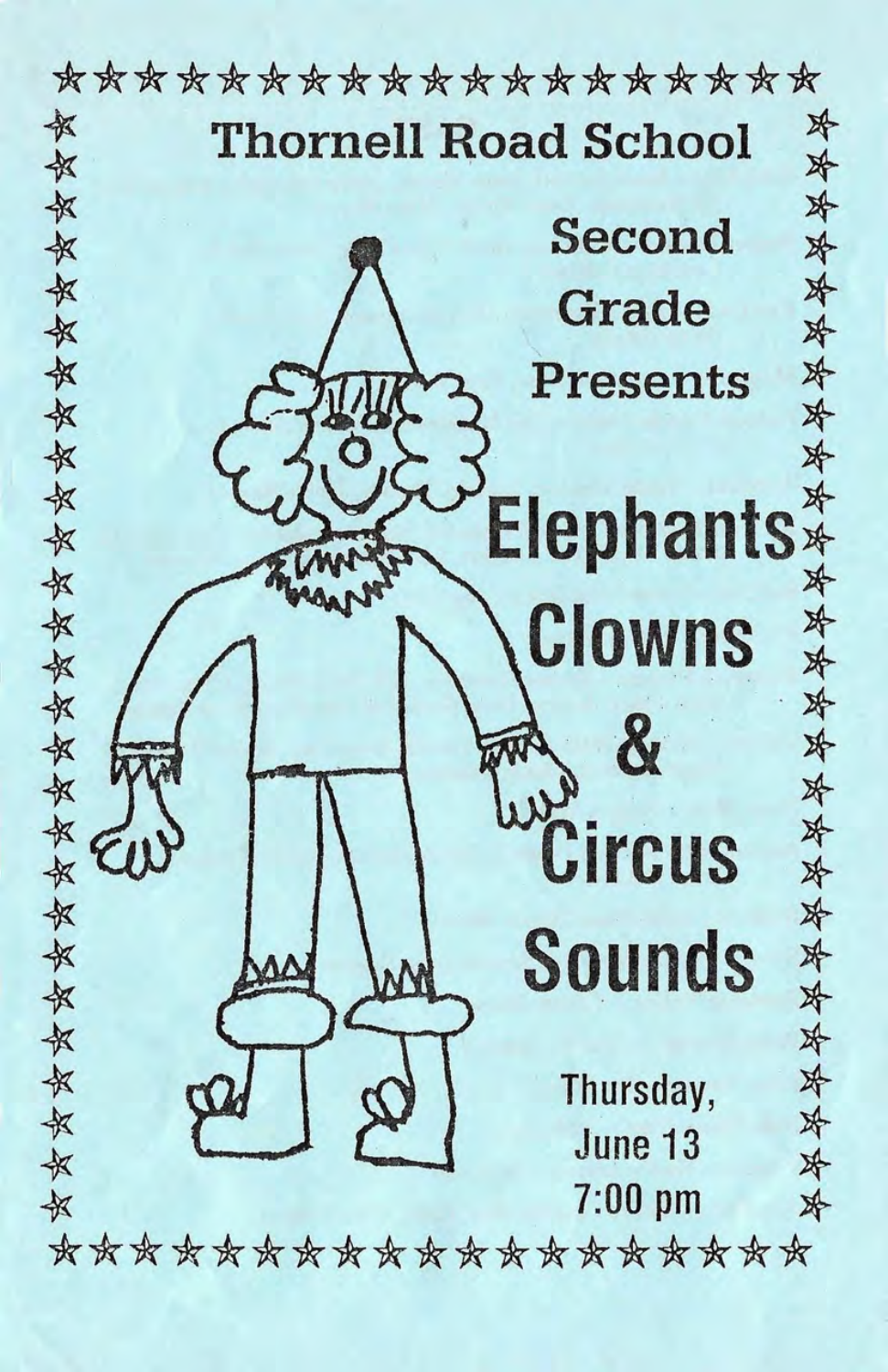## **CAST**

- MELVIN- Mark Servati, Jesse Wrenn, Jason Schwartz, Regina Neri, Jill Swetman, Kevin Zintor, Mike Morris
- Ballet Dancers- Lindsay Haid, Julie Clark, Lucia Welch, Courtney Holderle
- Fat Lady Alysia Evanitsky, Brooke Inman, Sara Gandy, Emily Gaudy

Magician- Jonathan Rose, Ezra Watnik

- Cotton Candy Lady Gail Markowitch, Allison Schwab, Sam Goodson
- Acrobat- Tasha Thomas, Lindsay Tunney, Jackie Kerper
- Mrican Explorer Eric Parkinson, Matthiew Queval, Kyle Grzelak, Jamie Brush, Tad Ruckert, Pam Gaborski, Jessie Beamish
- Soldier Robert Eisenhart, Greg Serve
- Fireman- Jimmy Murphy
- Baseball Player- Trevor Donovan, Josh McCollough, Greg May, Evan Junot, Jeremy Lutz, Greg Hall, Jay Hoff, Scott Santas
- Clown- Danielle Walters, Josh Cowell, Shay Cox, Ashley Beswick, Aimee Grymin, Nicole Robinson
- Soda Man Patrick Wills
- Astronaut- Michael Driscoll, Justin Parente, Phillip Franco, Jason DeLuca
- Sailors Jodie Papa, Shawn White

Sword Swallower- Jeff Askew, Greg Duncan ·

Fortune Teller- Tiffany Burns

Ring Master- Leah Westendorf

Lion Tamer- Dan Waugh

Side Show Man - Josh Ray

Popcorn Man - Adrienne Brayman

Teachers- Eileen Cassidy, Jean Tighe, Febe Trinker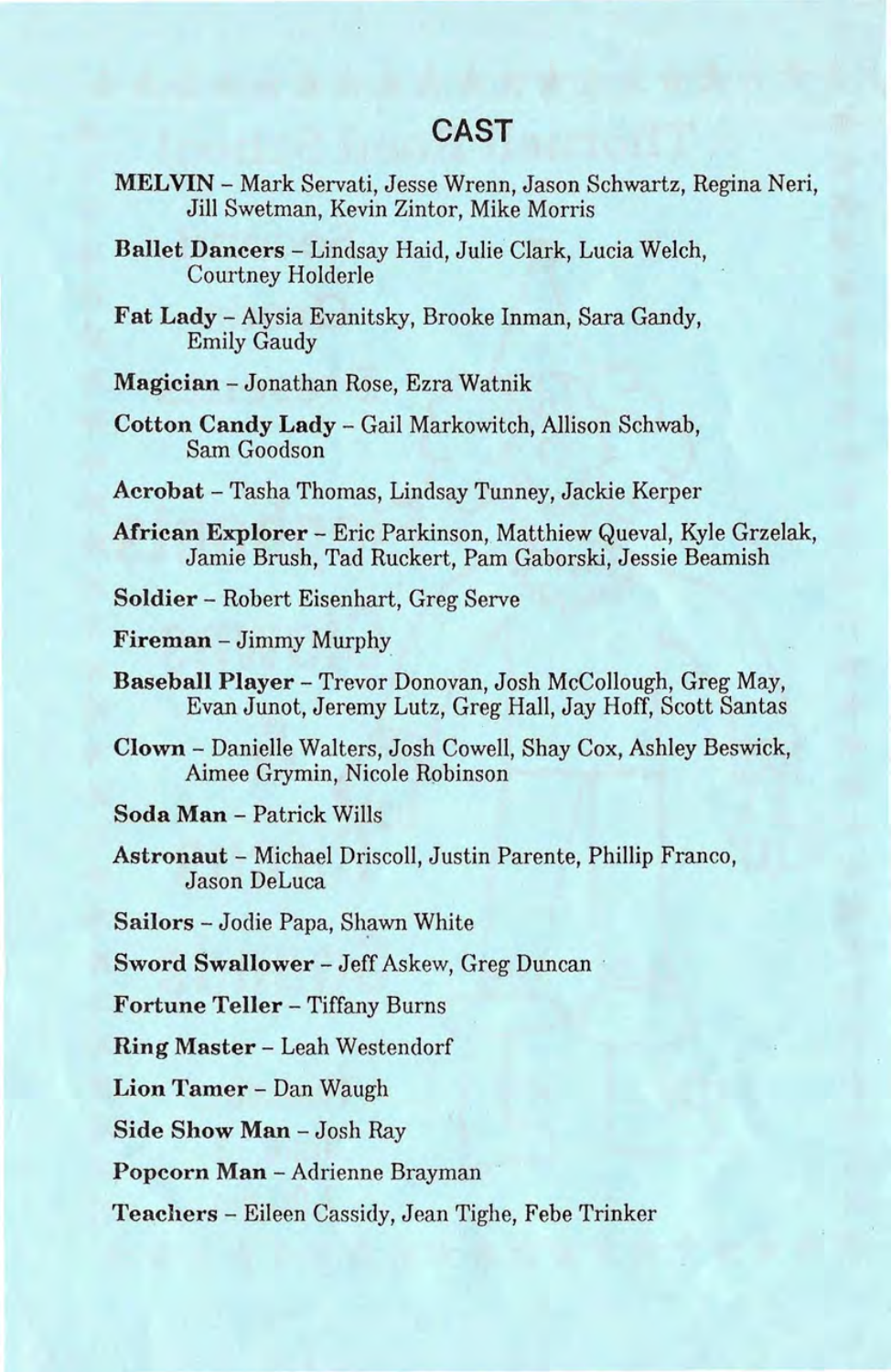**MAKE UP - Mrs. Tighe**  JoAnn Burns Mary Ann Cowell Betsy Donovan Elizabeth Driscoll Pat Kerper Kathy Lutz Carol May **COSTUMES - Mrs. Trinker**  Judy Askew Glenda Brayman Mary Franco Patty Gaudy Inta Grymin Kathy Inman Hope Junot **STAGING; Scenery, Props - Miss Cassidy, Mrs Trinker**  Susanne Beamish Paulina Rose Cathy Brush Pam Santas Pat And Rodger Gaborski Jan Hoff Terry Schwartz<br>Kathy Inman Mana Servati Kathy Inman Helen Markowitch Barb Serve Linda Ray Carol Tunney **PIANO PLAYER**  Sue Delamater **DANCE, Choreography** - **Mrs. Trinker, Miss Cassidy**  Janet Clark Jessica Gaudy Patti Gaudy **PROGRAM - Mrs. Trinker**  JoAnn Burns Jana Gandy **CAST PARTY- Mrs. Tighe**  Cathy Brush Janet Clark Mary Ann Cowell Helen Markowitch Carol May Karen Neri Diana Papa **TYPIST - Susan Daniels MUSICAL CONSULTANT** - **Mr.Terhune** 

Karen Neri Donna . Parente Carolyn Parkinson Linda Ray Barb Serve Candy Walters

Kathy Lutz Diana Papa Sandring Queval Chris Robinson Sherry Ruckert Betsy Waugh

Inta Grymin Laurie Swetman Lucia Welch

Allan and Lynn Watnik

Linda Ray Sherry Ruckert Terry Schwartz Lynn Watnik Betsy Waugh Patty Wills Melissa Wrenn